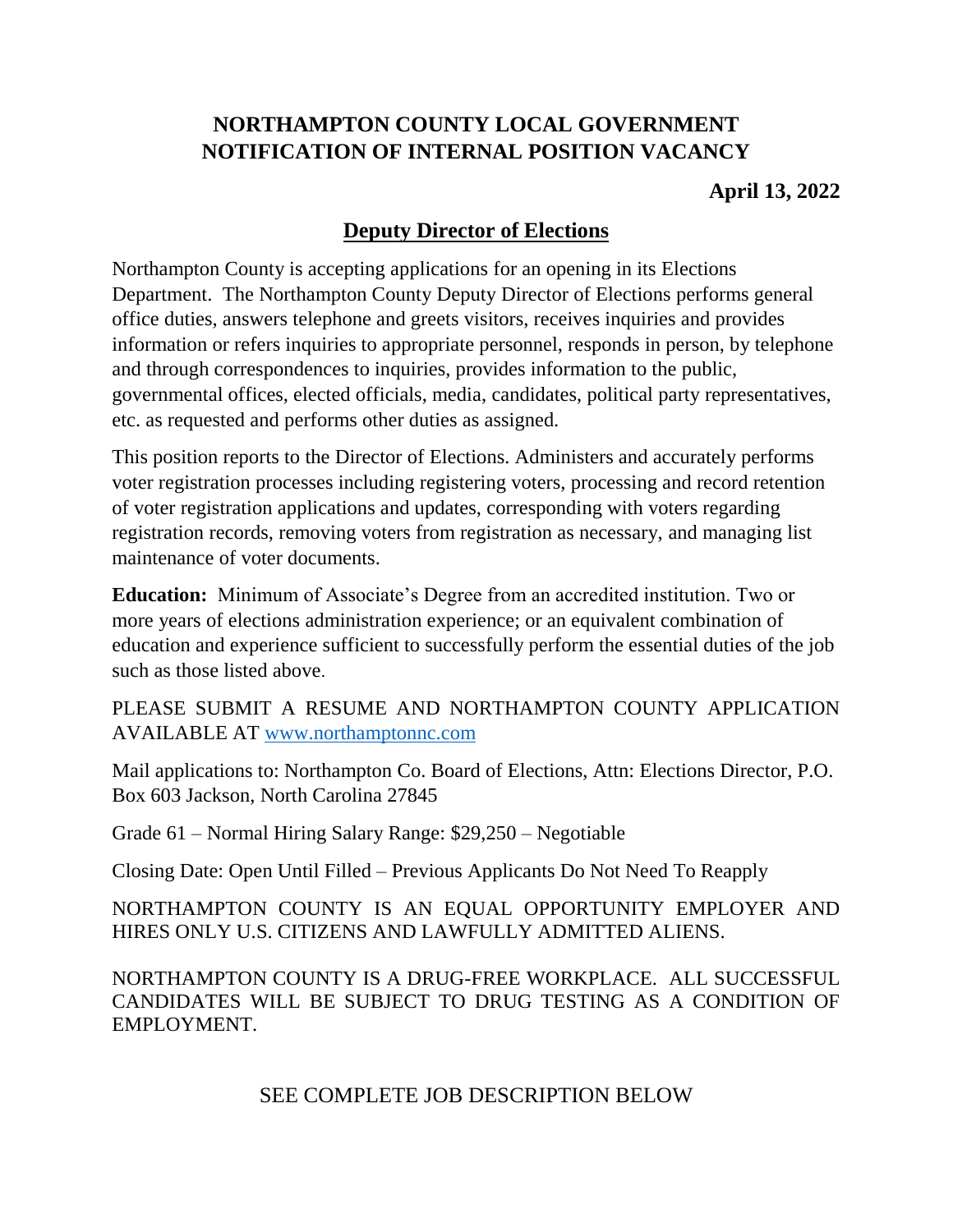

# Job Description Northampton County Local Government Deputy Director of Elections

## **General Definition of Work**

Performs specialized administrative and technical work supporting election-specific systems and procedures related to the conduct of federal, state, county, municipal, and special elections. Administers voter registration, absentee-by-mail voting, Geocode and mapping files, petitions, and National Change of Address (NCOA) and National Voter Registration Act (NVRA) programs. Assists in candidate filing, voting tabulation, campaign finance report auditing, and planning, managing, and conducting precinct official and one-stop early voting staff training. Utilizes specialized/field-specific software. Work is performed under the moderate supervision of the Elections Director. Regular oversight is exercised over precinct officials and one-stop early voting staff.

## **Qualification Requirements**

To perform this job successfully, an individual must be able to perform each essential function satisfactorily. The requirements listed below are representative of the knowledge, skill and/or ability required. Reasonable accommodations may be made to enable individual with disabilities to perform the essential functions*.*

## **Essential Functions**

Administers and accurately performs voter registration processes including registering voters, processing and record retention of voter registration applications and updates, corresponding with voters regarding registration records, removing voters from registration as necessary, and managing list maintenance of voter documents.

Maintains voter history and registration statistics; generates related reports and lists routinely and upon request.

Administers absentee-by-mail voting, including assisting with requests, fulfilling requests, processing ballots, and preparation of reports and/or documents requiring Board of Elections review and/or approval.

Maintains Geocode and mapping files. Works with county mapping department to implement mapping and addressing changes.

Processes provisional ballots; reports provisional ballot research to Board of Elections for review and/or approval during official canvass.

Processes petitions; prepares reports and other documents needed for review and/or approval by Board of Elections or State Board of Elections.

Trains and supervises precinct officials and one-stop early voting staff; works with other Elections Office staff to prepare and organize training and election administration materials.

Assists Elections Director with candidate filing, campaign finance report auditing, and other election administration processes.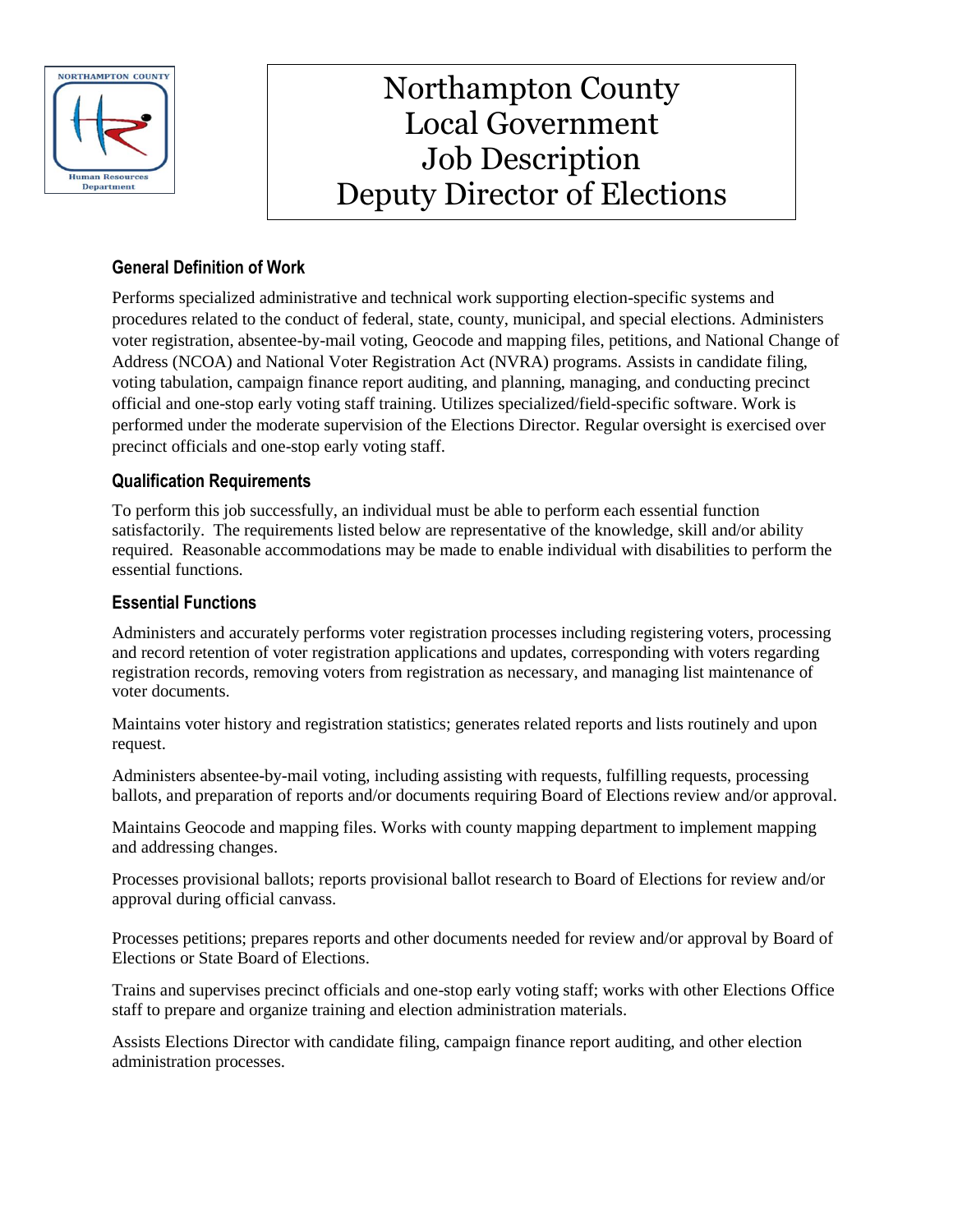Assists with auditing of election returns and voter history reconciliation.

Assists with voting equipment, polling place supplies, voting tabulation, and other election processes.

Performs general office duties; answers telephone and greets visitors; receives inquiries and provides information or refers inquiries to appropriate personnel; responds in person, by telephone, and through correspondence to inquiries; provides information to the public, governmental offices, elected officials, media, candidates, political party representatives, etc., as requested.

Work is performed in accordance with federal, state, county, and municipal election laws, policies, and procedures.

Employee must adhere to all security practices including state and county directives/guidance concerning physical security, cybersecurity, and access to office records in any format.

Employee must apply independent judgment and interpret routine policies and regulations. Employee must also exercise tact and courtesy in frequent contact with general public.

#### **Knowledge, Skills and Abilities**

Thorough knowledge of federal, state, and county laws, policies, and procedures pertaining to elections; ability to read, interpret, and apply. Comprehensive knowledge of voter registration policies, voting procedures, and maintenance and protection of voting registration lists and records. Comprehensive knowledge of software and hardware applications needed in the elections administration and voter registration processes.

Knowledge of various software applications, including but not limited to, Microsoft Office. Knowledge of modern office practices, procedures, and equipment. Knowledge of general accounting/auditing principles. Ability to communicate effectively in both oral and in written forms. Excellent interpersonal skills.

#### **Education and Experience**

Minimum of Associate's Degree from an accredited institution. Two or more years of elections administration experience; or an equivalent combination of education and experience sufficient to successfully perform the essential duties of the job such as those listed above.

#### **Physical Requirements**

Must be physically able to operate a variety of computer equipment, office machines, and related tools and equipment, such as desktop and laptop computers, printers, monitors, and scanners. Must be able to exert up to 50 pounds of force occasionally and/or a negligible amount of force frequently or constantly to lift, carry, push, pull, or otherwise move objects. Work regularly requires sitting, speaking or hearing and using hands to finger, handle or feel, frequently requires standing, walking and repetitive motions and occasionally requires stooping, kneeling, crouching or crawling, reaching with hands and arms, pushing or pulling and lifting;

Vocal communication is required for expressing or exchanging ideas by means of the spoken word, and conveying detailed or important instructions to others accurately, loudly, or quickly.